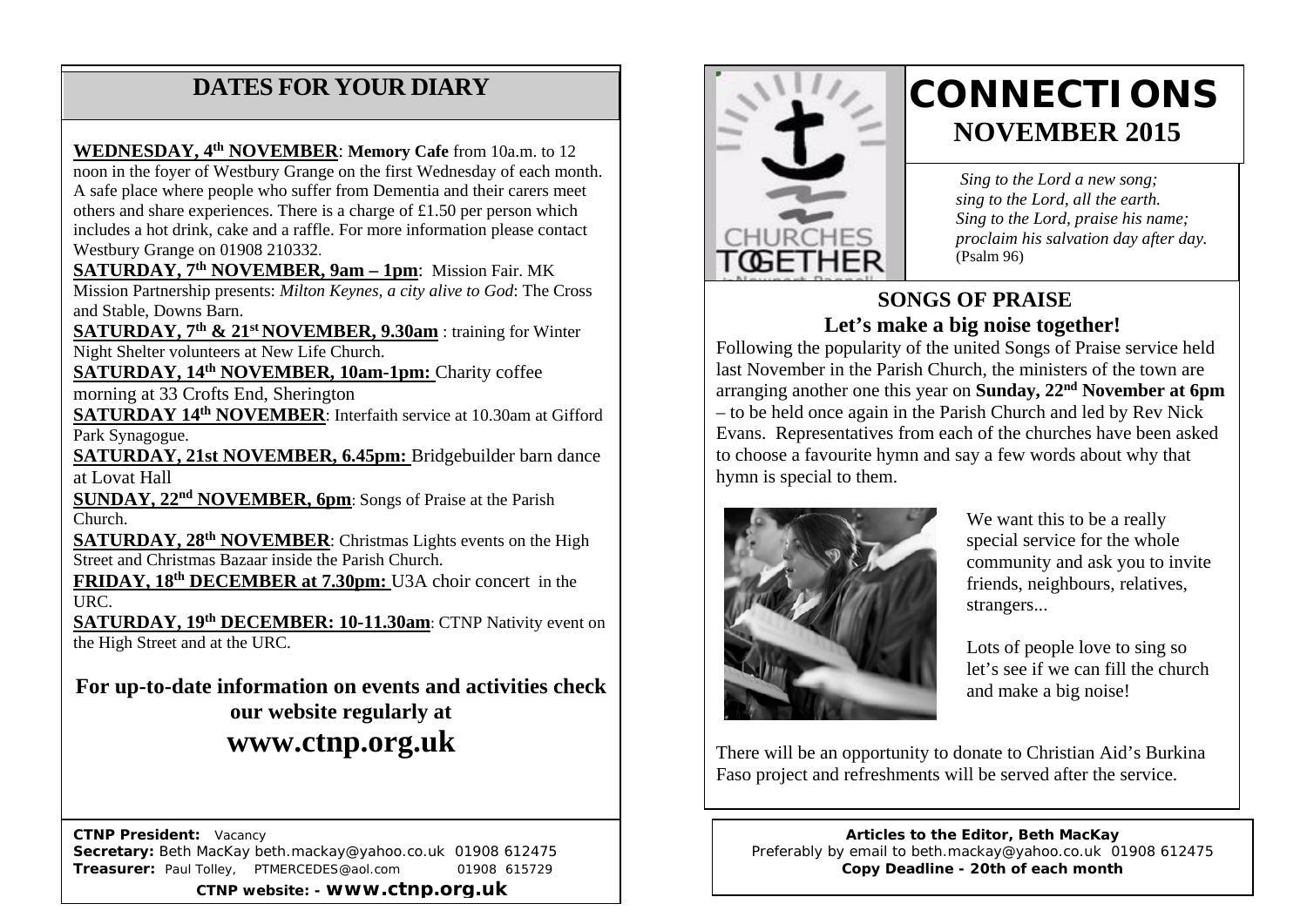## mee **LETTER FROM A MINISTER**

What turbulent times we are in. The refugee crisis seems to have blown a hole in the very fabric of the cohesion of Europe. The impact of the Arab Spring promised much but sadly has largely engendered instability and suffering. Politicians are seen to be floundering; unsure of how to respond to the Syrian crisis. National borders open and close like traffic lights. Commentators describe wholesale despair and contradictory responses of generosity or fear. Sometimes the news reports are too distressing to watch, so what can be done, is there any hope?

I have tried to understand what has gone on but am aware that this is no easy task. Syria experienced a four-year drought prior to the uprising which meant many people lost their livelihoods on the land. A thirteen-year old boy from a family displaced by the drought was murdered by the government and this provided a flashpoint for this revolution. But now the six ethnic groups that comprise Syria have in addition seen the arrival of Isis and Hezbollah. International support of the various groups gives the conflict a "proxy war" edge. Indeed none of the main factions seem to run out of munitions, so candid suppliers such as Russia must be balanced by others that are more surreptitious. Here is a list of the conflicts as at the moment: government v opposition rebels; government v Isis; Kurds v Isis;Turks v Kurds; the west (bombing) v Isis; opposition rebels v Isis; Hezbollah supporting the government v the rebels and Isis. I suspect my analysis is inadequate and this is not a comprehensive thesis but it is illustrative of three things: Syria is in a huge mess, it will not sort quickly, **but the problems it creates need attention now.** Over four million refugees outside of Syria and a further six or seven million displaced within is a problem needing a global response.

My own response starts by remembering that Jesus was a refugee in Egypt. I want to respond personally with hospitality and generosity and plead for it to all. I like to think that when Britain has been generous in the past, for example to the Ugandan Asians, we have benefitted as a nation in the long run. I am glad of the funding of refugee camps, essential now, but this will never be the long-term answer. Indeed Lebanon, Jordan and Turkey are bearing the brunt of this burden. If by birth I had found myself in the situation of the refugees, I would no doubt be shouting "we are humans" as they do, and doing my best to seek a future away from conflict for my family. Meanwhile, I pray for world leaders to dry up the supplies of arms that only exacerbate the situation and seek for peace - however hard this is to create.

*Pearl invites you to a:*

 *CHARITY COFFEE MORNING IN SHERINGTON at* and *at 33 CROFTS END on* on  $\theta$  on  $\theta$  on  $\theta$  *SATURDAY, 14th NOVEMBER 2015 10.00 am - 1.00 pm*

> *Fair Trade food (including chocolates, sweets etc.); Christmas cards and small gifts. Orders also taken from Traidcraft and Tearfund catalogues. Coffees, teas and cakes served - donations for Willen Hospice and Karibuni Trust*



Thanks to all who came to the RNLI MK coffee morning.

A fantastic £449.56 was collected.

Linda Morris, RNLI MK Fundraising committee

*Jack Walker, minister of Newport Pagnell Baptist Church*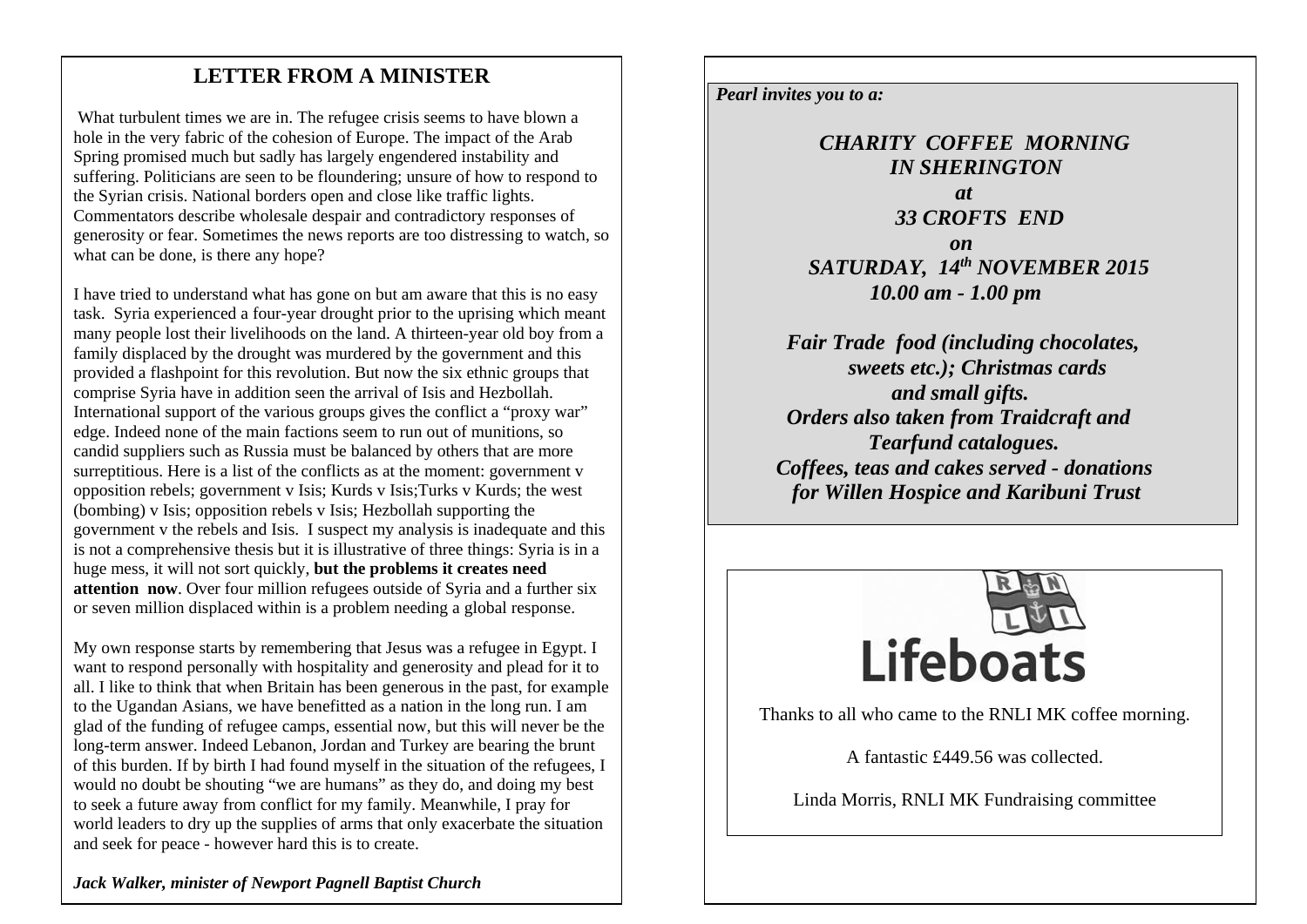#### **INTERFAITH SERVICE**

An interfaith service will be held at the synagogue on **Saturday 14th November at 10.30 a.m at Gifford Park Synagogue**. The focus of the service will be on the common perspectives of the 3 Abrahamic faiths, i.e. Christianity, Islam and Judaism, on the story of Abraham and his descendants (we will be reading the story of Jacob and Esau from the Book of Genesis), and implications for modern times. However, we also wish to welcome to the synagogue, as on previous occasions, members of other faiths.

The service will be a Sabbath morning service led by Student Rabbi Naomi Goldman, with contributions from Rev. Paul Smith from the Christian community and Mr. Syed Mohseni from the Islamic community. It will be followed by light refreshments in keeping with the Sabbath morning tradition, and a golden opportunity to socialise and find out more about the synagogue if you wish.

This is an open invitation, and all are welcome. We would be very grateful if you could circulate this widely to your communities and contacts.

Kind regards Lynda Gilbert Interfaith Coordinator, Milton Keynes Jewish Community

#### **U3A Christmas Concert**

Come and enjoy a Christmas Concert given by the U3A Choir on **Friday, 18th December at 7.30pm** in the United Reformed Church, Newport Pagnell .

Tickets available on 07762178379, from members of the Choir or Jennifer Mazzone (613088) at £6 each.

Seasonal refreshments will be served. There will also be a raffle. All proceeds will go to Keech Hospice Care for Children which covers the Milton Keynes area. We look forward to seeing you.

#### **CHRISTMAS BAZAAR**



The Christmas Lights day (November  $28<sup>th</sup>$ ) is fast approaching and Newport Pagnell Parish is again planning for its Christmas Bazaar in the Parish Church. We'll be there all day with our usual stalls and some new ones as well. This year we are running a Silent Auction – a great opportunity to acquire some really original and special Christmas gifts/treats for someone.

Children from some of the local schools will be singing at various times, and tea, coffee and delicious home-baked cakes will be available throughout the day (plus mulled wine in the afternoon!). We are aiming to make the church a warm, welcoming place to come and enjoy some part of your trip to the Christmas Lights events.

And when the lights have been switched on, why not come back in and join us for some carol singing. It's a lovely way to end the day!

## **SAVE THE DATE!**

## **Saturday 19th December from 10-11.30am**

#### **CTNP NATIVITY EVENT WITH A DIFFERENCE!** A search through Newport Pagnell High Street to find the Nativity.

You can start the hunt from 10am onwards and finish up at the URC at 11.15 with refreshments and carols and a gift for children. Mary, Joseph, baby Jesus, angels, shepherds and wise men will all be there - and of course our friendly local donkey! Curious? More details to follow...

#### **WATCH THIS SPACE!**